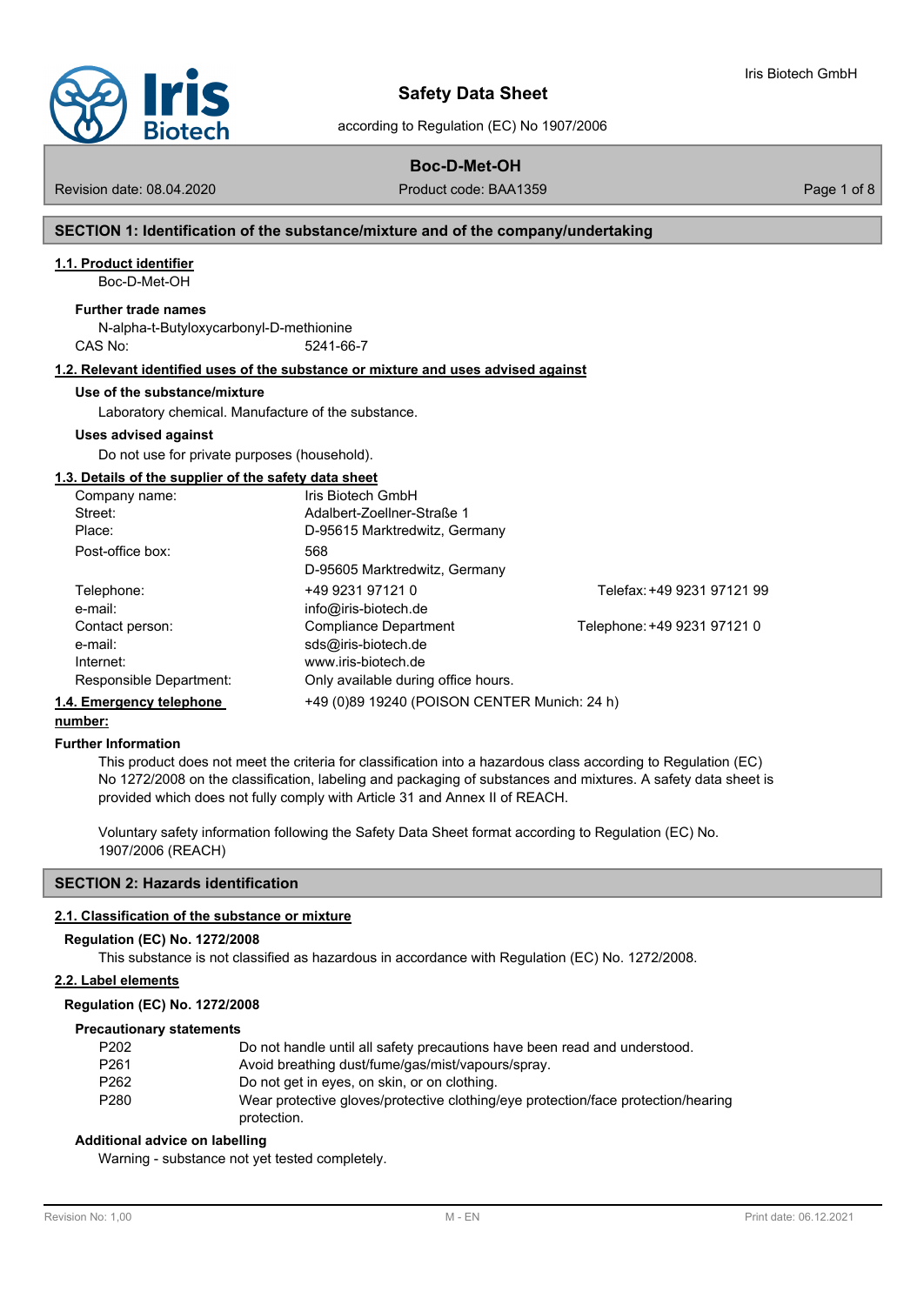

### according to Regulation (EC) No 1907/2006

### **Boc-D-Met-OH**

Revision date: 08.04.2020 Product code: BAA1359 Page 2 of 8

### **2.3. Other hazards**

No information available.

### **SECTION 3: Composition/information on ingredients**

### **3.1. Substances**

#### **Chemical characterization**

N-alpha-t-Butyloxycarbonyl-D-methionine Sum formula: C10H19NO4S Molecular weight: 249.33 g/mol

### **SECTION 4: First aid measures**

### **4.1. Description of first aid measures**

### **General information**

In case of accident or unwellness, seek medical advice immediately (show directions for use or safety data sheet if possible).

#### **After inhalation**

Provide fresh air. Remove casualty to fresh air and keep warm and at rest. In case of irregular breathing or respiratory arrest provide artificial respiration.

In all cases of doubt, or when symptoms persist, seek medical advice.

#### **After contact with skin**

Wash with plenty of water. Take off contaminated clothing and wash it before reuse. After contact with skin, wash immediately with plenty of water and soap.

In all cases of doubt, or when symptoms persist, seek medical advice.

### **After contact with eyes**

Rinse immediately carefully and thoroughly with eye-bath or water. If product gets into the eye, keep eyelid open and rinse immediately with large quantities of water, for at least 5 minutes. Subsequently consult an ophthalmologist.

#### **After ingestion**

Rinse mouth immediately and drink plenty of water. Rinse mouth thoroughly with water. Never give anything by mouth to an unconscious person or a person with cramps.

In all cases of doubt, or when symptoms persist, seek medical advice.

# **4.2. Most important symptoms and effects, both acute and delayed**

No information available.

### **4.3. Indication of any immediate medical attention and special treatment needed**

Treat symptomatically.

#### **SECTION 5: Firefighting measures**

#### **5.1. Extinguishing media**

#### **Suitable extinguishing media**

Co-ordinate fire-fighting measures to the fire surroundings. Water spray. alcohol resistant foam. Dry extinguishing powder. Carbon dioxide (CO2). Sand.

#### **Unsuitable extinguishing media**

High power water jet.

#### **5.2. Special hazards arising from the substance or mixture**

Non-flammable. Thermal decomposition can lead to the escape of irritating gases and vapours. In case of fire may be liberated: Carbon dioxide (CO2). Carbon monoxide (CO). Nitrogen oxides (NOx).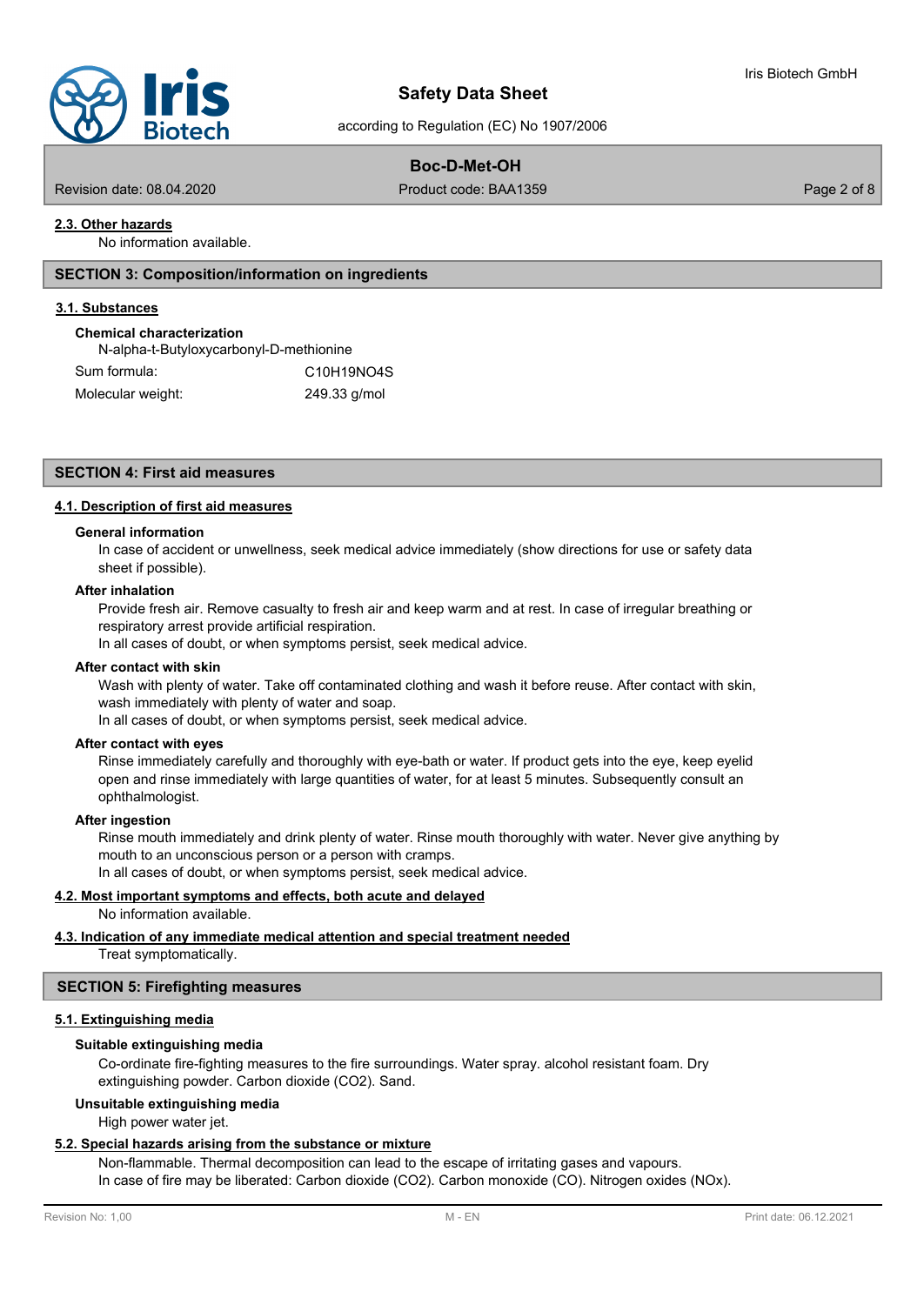

according to Regulation (EC) No 1907/2006

## **Boc-D-Met-OH**

Revision date: 08.04.2020 Product code: BAA1359 Page 3 of 8

## **5.3. Advice for firefighters**

In case of fire: Wear self-contained breathing apparatus.

# **Additional information**

Usual measures for fire prevention.

### **SECTION 6: Accidental release measures**

### **6.1. Personal precautions, protective equipment and emergency procedures**

#### **General advice**

Provide adequate ventilation. Avoid breathing dust/fume/gas/mist/vapours/spray. Avoid contact with skin, eyes and clothes. Wear personal protection equipment. In case of fire: Evacuate area.

#### **6.2. Environmental precautions**

Do not allow to enter into soil/subsoil. Do not allow to enter into surface water or drains.

#### **6.3. Methods and material for containment and cleaning up**

### **Other information**

Take up mechanically. Take up mechanically, placing in appropriate containers for disposal. Avoid dust formation.

Clear contaminated areas thoroughly.

### **6.4. Reference to other sections**

Safe handling: see section 7 Personal protection equipment: see section 8 Disposal: see section 13

Treat the recovered material as prescribed in the section on waste disposal.

### **SECTION 7: Handling and storage**

### **7.1. Precautions for safe handling**

#### **Advice on safe handling**

Provide adequate ventilation. Avoid dust formation. Avoid breathing dust/fume/gas/mist/vapours/spray. Avoid contact with skin, eyes and clothes.

### **Advice on protection against fire and explosion**

Usual measures for fire prevention.

### **Advice on general occupational hygiene**

Take off contaminated clothing. Wash hands before breaks and after work. When using do not eat, drink, smoke, sniff. Avoid contact with skin, eyes and clothes. Provide adequate ventilation.

### **7.2. Conditions for safe storage, including any incompatibilities**

#### **Requirements for storage rooms and vessels**

Keep container tightly closed in a cool, well-ventilated place. Handle and store contents under inert gas. Protect from moisture. storage temperature: -20°C

### **Hints on joint storage**

No special measures are necessary.

### **7.3. Specific end use(s)**

Apart from the uses mentioned in section 1.2 no other specific uses are stipulated.

### **SECTION 8: Exposure controls/personal protection**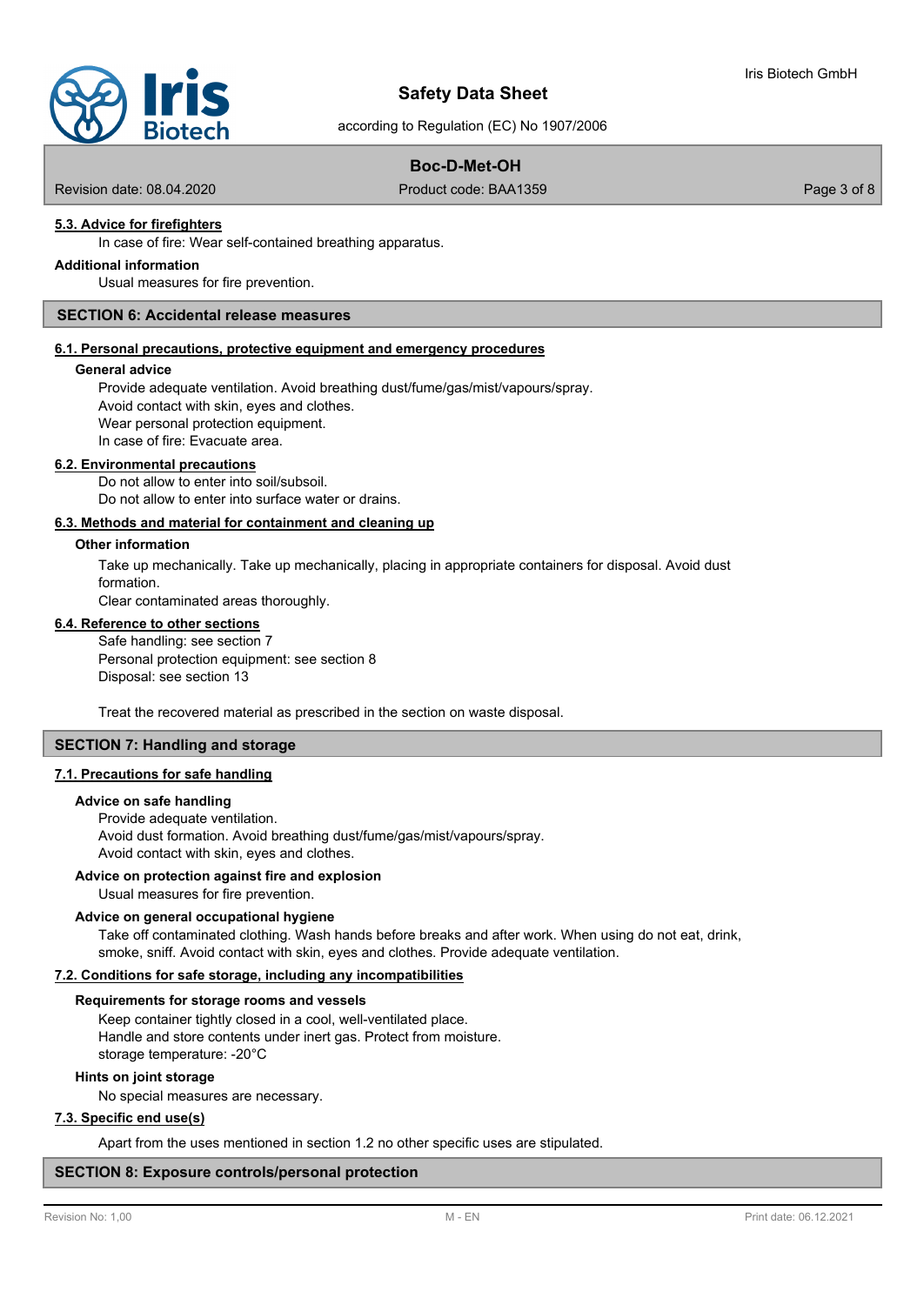

according to Regulation (EC) No 1907/2006

## **Boc-D-Met-OH**

Revision date: 08.04.2020 Product code: BAA1359 Page 4 of 8

### **8.1. Control parameters**

### **Additional advice on limit values**

To date, no national critical limit values exist.

### **8.2. Exposure controls**

### **Appropriate engineering controls**

The receiver of our product is singularly responsible for adhering to existing laws and regulations.

### **Individual protection measures, such as personal protective equipment**

**Eye/face protection**

Wear eye/face protection.

#### **Hand protection**

When handling with chemical substances, protective gloves must be worn with the CE-label including the four control digits. The quality of the protective gloves resistant to chemicals must be chosen as a function of the specific working place concentration and quantity of hazardous substances. For special purposes, it is recommended to check the resistance to chemicals of the protective gloves mentioned above together with the supplier of these gloves. Wear suitable gloves.

### **Skin protection**

Use of protective clothing.

### **Respiratory protection**

In case of inadequate ventilation wear respiratory protection. If technical exhaust or ventilation measures are not possible or insufficient, respiratory protection must be worn.

#### **Environmental exposure controls**

Discharge into the environment must be avoided.

### **SECTION 9: Physical and chemical properties**

# **9.1. Information on basic physical and chemical properties**

| <u>. Information on basic privilegi and chemical properties</u><br>Physical state: | Powder                           |
|------------------------------------------------------------------------------------|----------------------------------|
| Colour:                                                                            | white / off-white                |
| Odour:                                                                             | No data available                |
| Odour threshold:                                                                   | not determined                   |
| Changes in the physical state                                                      |                                  |
| Melting point/freezing point:                                                      | not determined                   |
| Boiling point or initial boiling point and<br>boiling range:                       | not determined                   |
| Sublimation point:                                                                 | not determined                   |
| Softening point:                                                                   | not determined                   |
| Flash point:                                                                       | No data available                |
| <b>Flammability</b>                                                                |                                  |
| Solid/liquid:                                                                      | not determined                   |
| Gas:                                                                               | not applicable                   |
| <b>Explosive properties</b><br>The product is not: Explosive.                      |                                  |
|                                                                                    |                                  |
| Lower explosion limits:                                                            | not determined                   |
| Upper explosion limits:                                                            | not determined                   |
| Auto-ignition temperature:                                                         | not determined                   |
| <b>Self-ignition temperature</b><br>Solid:<br>Gas:                                 | not determined<br>not applicable |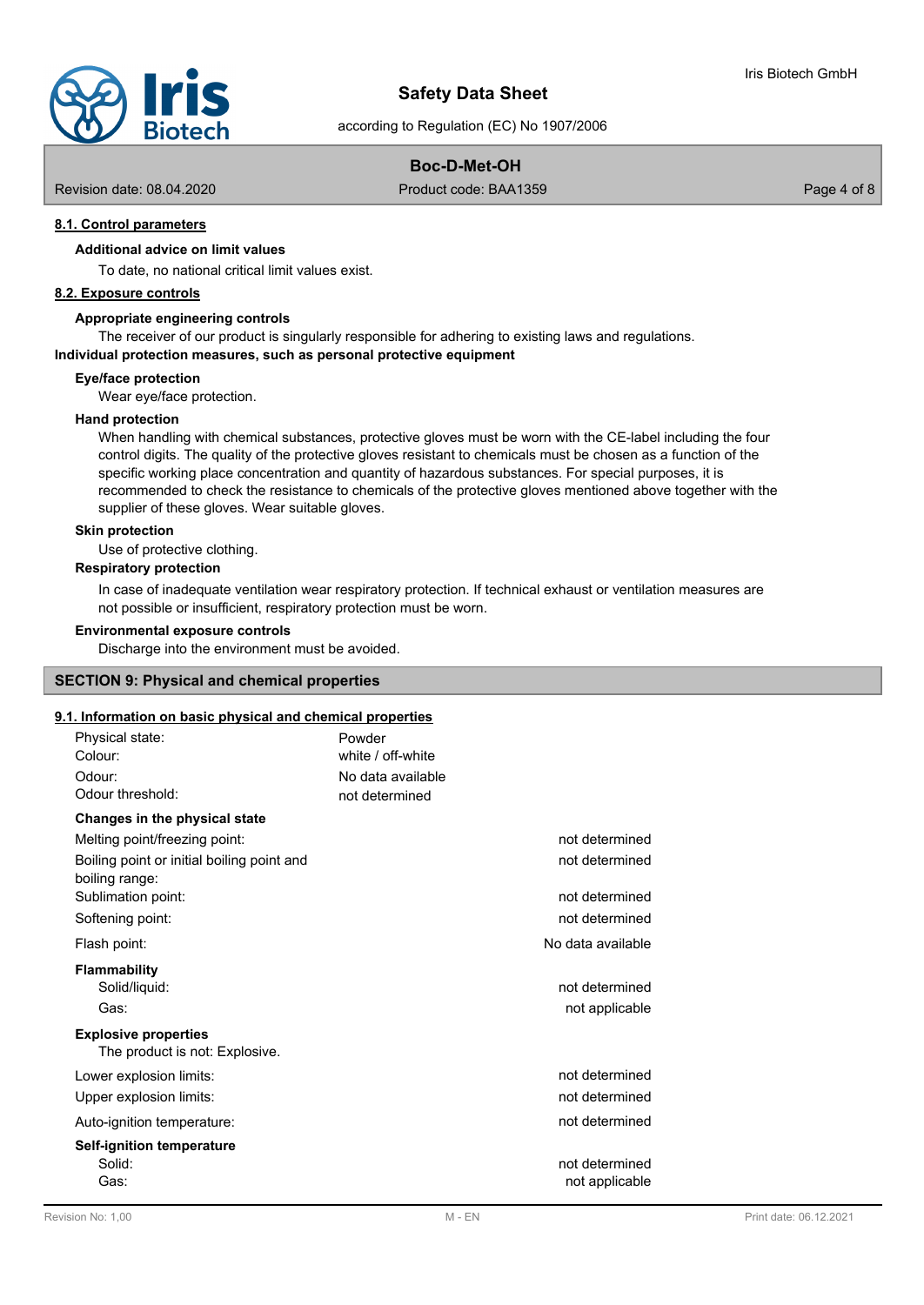

| <b>Boc-D-Met-OH</b>                                                                                                       |                       |             |  |  |
|---------------------------------------------------------------------------------------------------------------------------|-----------------------|-------------|--|--|
| Revision date: 08.04.2020                                                                                                 | Product code: BAA1359 | Page 5 of 8 |  |  |
| Decomposition temperature:                                                                                                | not determined        |             |  |  |
| pH-Value:                                                                                                                 | not determined        |             |  |  |
| Water solubility:                                                                                                         | No data available     |             |  |  |
| Solubility in other solvents<br>not determined                                                                            |                       |             |  |  |
| Partition coefficient n-octanol/water:                                                                                    | not determined        |             |  |  |
| Vapour pressure:                                                                                                          | not determined        |             |  |  |
| Density:                                                                                                                  | not determined        |             |  |  |
| Relative vapour density:                                                                                                  | not determined        |             |  |  |
| 9.2. Other information                                                                                                    |                       |             |  |  |
| Information with regard to physical hazard classes<br>Sustaining combustion:<br>Oxidizing properties<br>No data available | No data available     |             |  |  |
| Other safety characteristics                                                                                              |                       |             |  |  |
| Solvent content:                                                                                                          | No data available     |             |  |  |
| Solid content:                                                                                                            | not determined        |             |  |  |
| Evaporation rate:                                                                                                         | not determined        |             |  |  |
| <b>Further Information</b>                                                                                                |                       |             |  |  |
| <b>SECTION 10: Stability and reactivity</b>                                                                               |                       |             |  |  |
|                                                                                                                           |                       |             |  |  |

#### **10.1. Reactivity**

No data available

### **10.2. Chemical stability**

Stable under recommended storage conditions.

## **10.3. Possibility of hazardous reactions**

No data available

### **10.4. Conditions to avoid**

Protect from moisture. Keep away from heat.

#### **10.5. Incompatible materials**

Oxidizing agents, strong.

#### **10.6. Hazardous decomposition products**

Thermal decomposition can lead to the escape of irritating gases and vapours. In case of fire may be liberated: Carbon dioxide (CO2). Carbon monoxide (CO). Nitrogen oxides (NOx).

### **Further information**

In case of fire: See chapter 5.

### **SECTION 11: Toxicological information**

### **11.1. Information on hazard classes as defined in Regulation (EC) No 1272/2008**

### **Toxicocinetics, metabolism and distribution**

#### No data available

### **Acute toxicity**

Based on available data, the classification criteria are not met.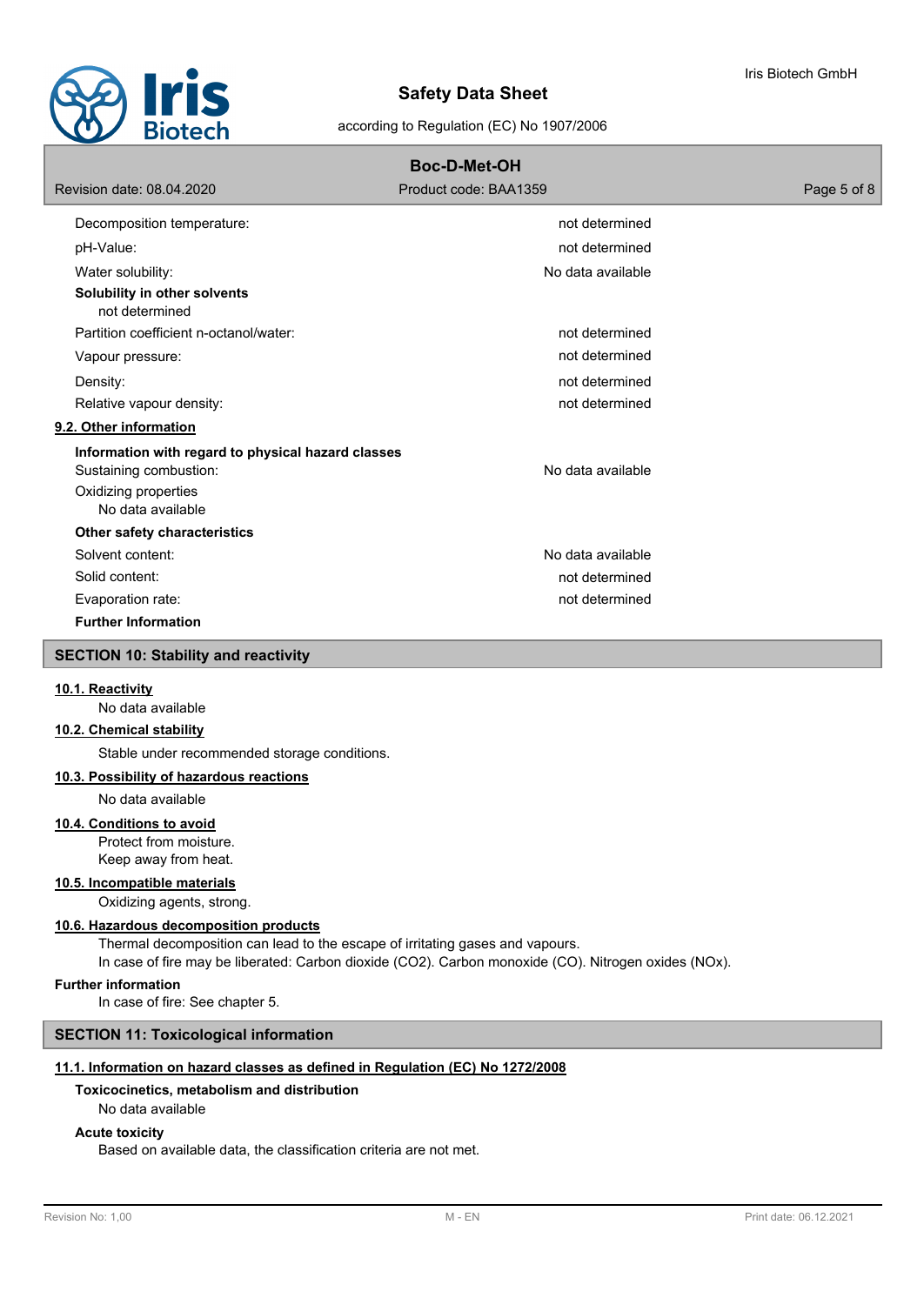

according to Regulation (EC) No 1907/2006

### **Boc-D-Met-OH**

Revision date: 08.04.2020 Product code: BAA1359 Page 6 of 8

### **Irritation and corrosivity**

Based on available data, the classification criteria are not met.

### **Sensitising effects**

Based on available data, the classification criteria are not met.

#### **Carcinogenic/mutagenic/toxic effects for reproduction**

Based on available data, the classification criteria are not met.

IARC: No component of this product present at levels greater than or equal to 0.1% is identified as probable, possible or confirmed human carcinogen by IARC.

#### **STOT-single exposure**

Based on available data, the classification criteria are not met.

#### **STOT-repeated exposure**

Based on available data, the classification criteria are not met.

### **Aspiration hazard**

Based on available data, the classification criteria are not met.

### **Specific effects in experiment on an animal**

No data available

### **Additional information on tests**

The substance is classified as not hazardous according to regulation (EC) No 1272/2008 [CLP].

#### **Practical experience**

No data available

#### **Further information**

RTECS: No data available

Caution! To the best of our knowledge the toxicological properties of this material have not been thoroughly investigated.

Handle in accordance with good industrial hygiene and safety practice.

### **SECTION 12: Ecological information**

#### **12.1. Toxicity**

No data available

### **12.2. Persistence and degradability**

No data available

#### **12.3. Bioaccumulative potential**

No data available

### **12.4. Mobility in soil**

No data available

### **12.5. Results of PBT and vPvB assessment**

PBT/vPvB assessment not available as chemical safety assessment not required/not conducted.

### **12.7. Other adverse effects**

Warning - substance not yet tested completely.

### **Further information**

Avoid release to the environment.

### **SECTION 13: Disposal considerations**

### **13.1. Waste treatment methods**

### **Disposal recommendations**

Dispose of waste according to applicable legislation. Consult the appropriate local waste disposal expert about waste disposal. Handle contaminated packages in the same way as the substance itself.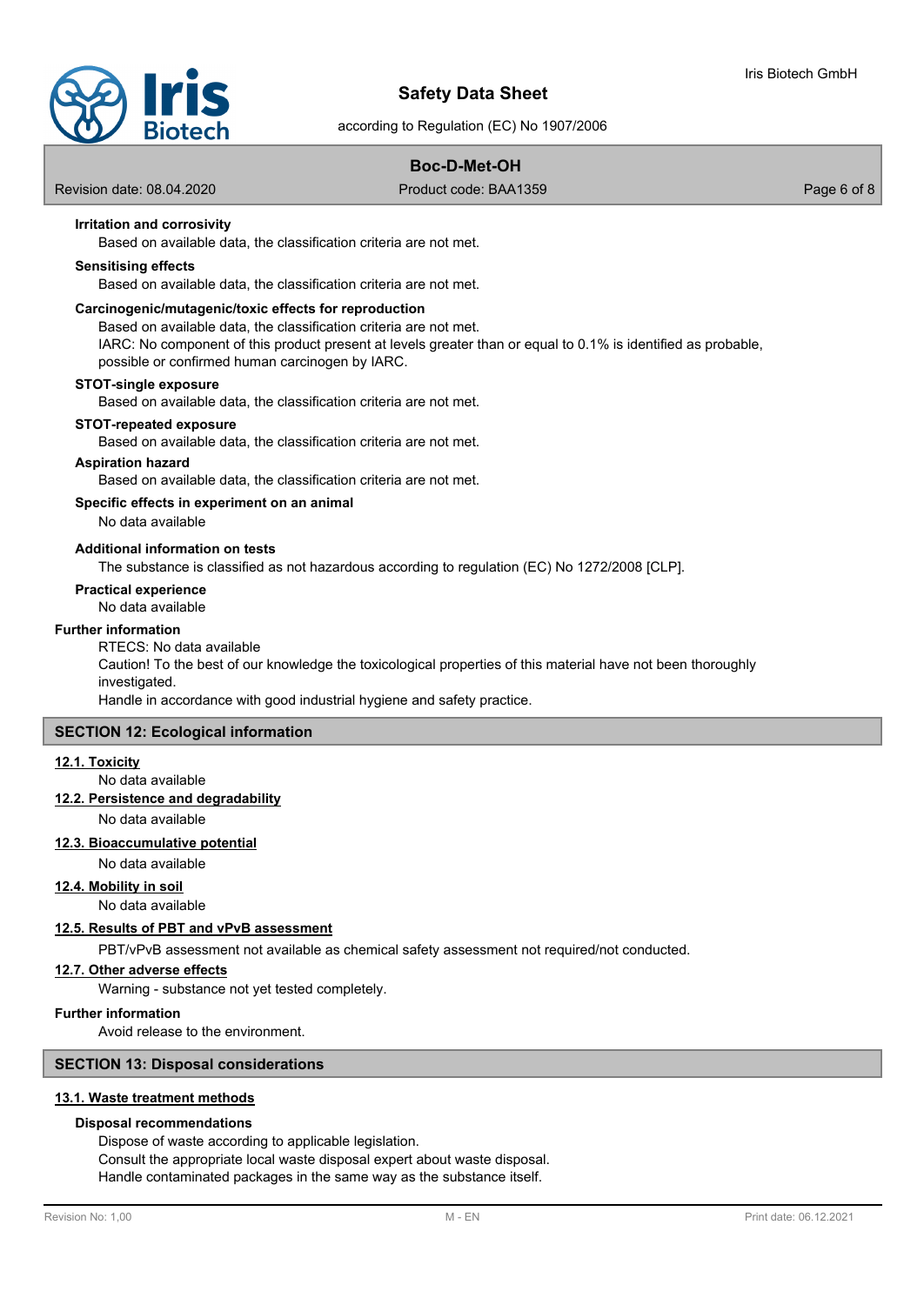

according to Regulation (EC) No 1907/2006

### **Boc-D-Met-OH**

Revision date: 08.04.2020 Product code: BAA1359 Page 7 of 8

### **Contaminated packaging**

Wash with plenty of water. Completely emptied packages can be recycled.

# **SECTION 14: Transport information**

| Land transport (ADR/RID)                                                                                                             |                                                                                                                                                                       |  |
|--------------------------------------------------------------------------------------------------------------------------------------|-----------------------------------------------------------------------------------------------------------------------------------------------------------------------|--|
| 14.2. UN proper shipping name:                                                                                                       | No dangerous good in sense of these transport regulations.                                                                                                            |  |
| Inland waterways transport (ADN)                                                                                                     |                                                                                                                                                                       |  |
| 14.2. UN proper shipping name:                                                                                                       | No dangerous good in sense of these transport regulations.                                                                                                            |  |
| <b>Marine transport (IMDG)</b>                                                                                                       |                                                                                                                                                                       |  |
| 14.2. UN proper shipping name:                                                                                                       | No dangerous good in sense of these transport regulations.                                                                                                            |  |
| Air transport (ICAO-TI/IATA-DGR)                                                                                                     |                                                                                                                                                                       |  |
| 14.2. UN proper shipping name:                                                                                                       | No dangerous good in sense of these transport regulations.                                                                                                            |  |
| 14.5. Environmental hazards                                                                                                          |                                                                                                                                                                       |  |
| ENVIRONMENTALLY HAZARDOUS:                                                                                                           | No                                                                                                                                                                    |  |
| 14.6. Special precautions for user                                                                                                   |                                                                                                                                                                       |  |
| No information available.                                                                                                            |                                                                                                                                                                       |  |
| 14.7. Maritime transport in bulk according to IMO instruments                                                                        |                                                                                                                                                                       |  |
| not applicable                                                                                                                       |                                                                                                                                                                       |  |
| <b>SECTION 15: Regulatory information</b>                                                                                            |                                                                                                                                                                       |  |
|                                                                                                                                      | 15.1. Safety, health and environmental regulations/legislation specific for the substance or mixture                                                                  |  |
| EU regulatory information                                                                                                            |                                                                                                                                                                       |  |
| Information according to 2012/18/EU<br>(SEVESO III):                                                                                 | Not subject to 2012/18/EU (SEVESO III)                                                                                                                                |  |
| <b>Additional information</b>                                                                                                        |                                                                                                                                                                       |  |
| Safety Data Sheet according to Regulation (EC) No. 1907/2006 (REACH)                                                                 |                                                                                                                                                                       |  |
| National regulatory information                                                                                                      |                                                                                                                                                                       |  |
| Water hazard class (D):                                                                                                              | 3 - highly hazardous to water                                                                                                                                         |  |
| 15.2. Chemical safety assessment                                                                                                     |                                                                                                                                                                       |  |
| For this substance a chemical safety assessment has not been carried out.                                                            |                                                                                                                                                                       |  |
| <b>SECTION 16: Other information</b>                                                                                                 |                                                                                                                                                                       |  |
| Abbreviations and acronyms<br>IMDG: International Maritime Code for Dangerous Goods<br>IATA: International Air Transport Association | ADR: Accord européen sur le transport des marchandises dangereuses par Route<br>(European Agreement concerning the International Carriage of Dangerous Goods by Road) |  |

GHS: Globally Harmonized System of Classification and Labelling of Chemicals

EINECS: European Inventory of Existing Commercial Chemical Substances

ELINCS: European List of Notified Chemical Substances

CAS: Chemical Abstracts Service

LC50: Lethal concentration, 50%

LD50: Lethal dose, 50%

CLP: Classification, labelling and Packaging

REACH: Registration, Evaluation and Authorization of Chemicals

GHS: Globally Harmonised System of Classification, Labelling and Packaging of Chemicals UN: United Nations